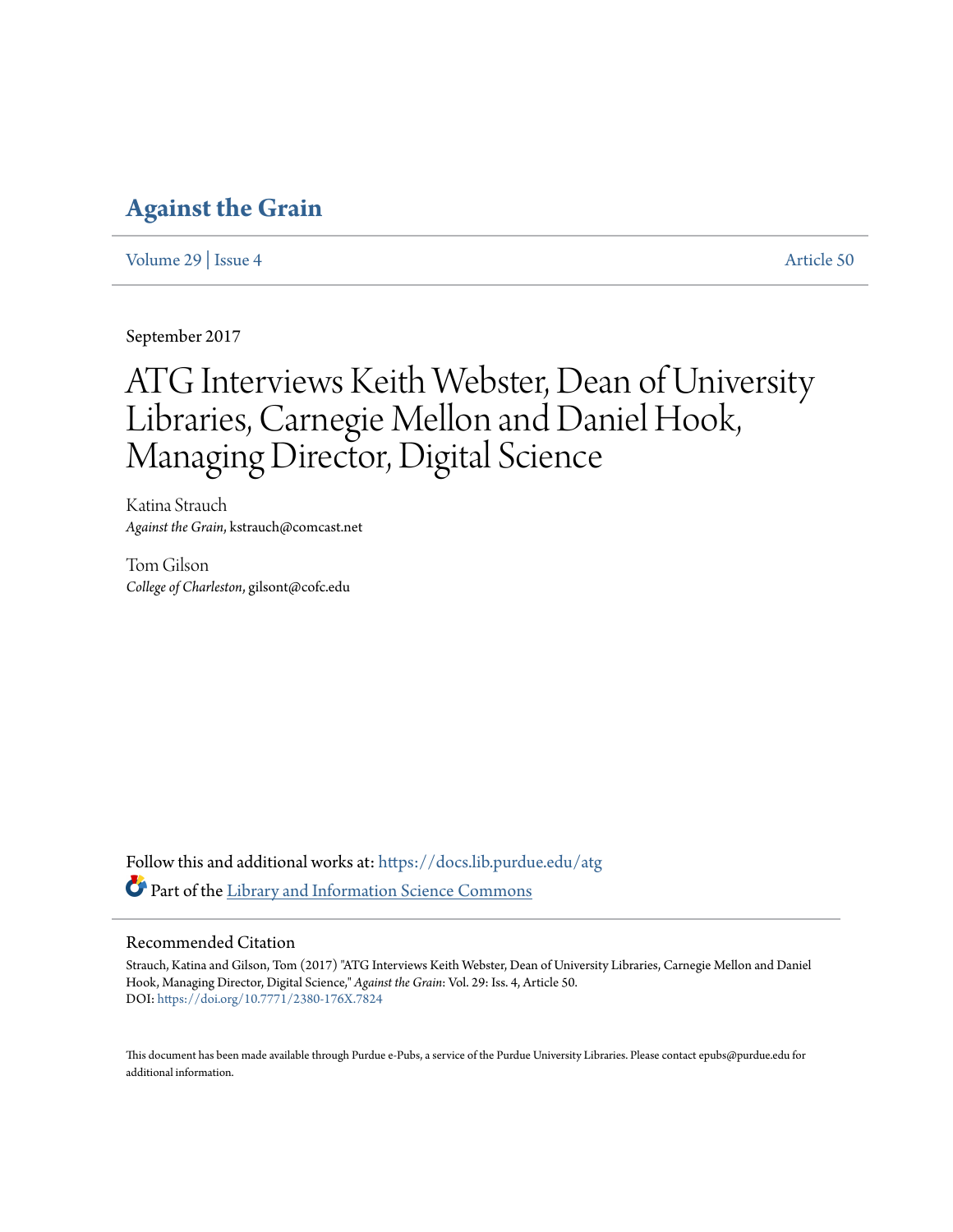ATG Interviews Keith Webster and Daniel Hook

# **Keith is Dean of University Libraries, Carnegie Mellon Daniel is Managing Director, Digital Science** by **Tom Gilson** (Associate Editor, *Against the Grain*) <gilsont@cofc.edu> and **Katina Strauch** (Editor, *Against the Grain*) <kstrauch@comcast.net>

#### *ATG: Carnegie Mellon University and Digital Science made some big news recently. You have entered a development partnership. Can you tell us about the specifics? How did the partnership come about?*

**KW:** As we implement our strategic vision of creating a library of the 21st century, we recognize a number of needs associated with the information aspects of the research process: helping faculty and students secure funding, showcase their work, track their impact, share their outputs. Several solutions exist in the marketplace, but we saw an opportunity to work with **Digital Science** to build an integrated ecosystem. I've known **Daniel** for a number of years, and a conversation with him demonstrated that we had a similar vision. We're excited to partner — to bring top-notch infrastructure to a world-class university.

#### *ATG: What's in it for Carnegie Mellon? How will Digital Science benefit? Can we expect to see any new products for the broader market evolve from this partnership?*

**KW:** As mentioned above, this is all about building towards our vision. Many of the **Digital Science** tools have been implemented successfully in countries in which I have previously been a library director/dean (UK, New Zealand, Australia) and I'm excited to see how they will function in the U.S. context — where we don't have activities like national research assessment or centrally driven open access mandates. We'll need to work hard to win hearts and minds on campus!

**DH: Digital Science** has always felt that it was close to the "coalface" of research as we have so many colleagues on the team who come from a background of either doing

research or supporting researchers. Our relationship with **CMU** is a natural extension of our academic background, helping us to bridge the gap between our understanding of institutional and researcher needs with the practicalities of delivering that support in a world-class context. As **Keith's** vision shows, we live in a highly dynamic period for research support as the very way in which researchers carry out research is changing with new tools and an increased focus on in-

teraction with data in almost every field. I'm sure that our relationship with **CMU** will stimulate opportunities to develop **Digital Science's** products more quickly and will lead to ideas for new separate innovations, but nothing to announce yet...watch this space!

*ATG: As we understand it, Carnegie Mellon will create several research platforms to provide opportunities for interactive research among the university's researchers. Can you give some specific ex-*

# *amples? Where do Digital Science products fit into this effort? Which products?*

**KW:** We're really trying to adopt a lifecycle approach to this — our view is that we need to help the **CMU** campus community (faculty, researchers, students) focus on how they discover, organize, create, share and demonstrate impact. We're implementing a core suite of tools from **Digital Science**, but we're also continuing to work with other companies and developers to find the best solutions to meet our needs.

#### *ATG: Aside from supporting collaborative research, how will this partnership benefit researchers in their individual projects?*

**KW:** In a university like **CMU** much research is collaborative and interdisciplinary. To

find the best collaborators, our faculty need to showcase their research and its impact. We hope that our implementation of **Symplectic Elements** will make this easy collating citation counts, and altmetrics (from our parallel implementation of **Altmetric**) make it easy to expose their record of past work and its success. Our use of **Dimensions** will also help people identify who is awarding research funding and who in other institutions, is working in related fields. And of course, **Figshare** helps



**Keith Webster**

a researcher to contribute to the open science community — sharing publications, data, code, and other output of the research process.

**DH:** The products on which **CMU** has chosen to work with **Digital Science** are really a first step into what we hope will be an opportunity to discover and meet the needs of researchers as their needs unfold. In the longer term, we hope that this collaboration will help us to find new ways to meet the evolving needs of researchers. In the immediate future,

through **Symplectic Elements**, **CMU** academics will have improved ways to meet annual reporting requirements and to maintain their academic profiles without rekeying data so that they are more discoverable on the web. They will also have faster routes to make their work available through open access channels and be able to share, get credit for and track usage of the research data that they make available with **Figshare**. Using **Altmetric**, researchers will also be able to discover quickly whether their work is being engaged with outside academia — in blogs, policy documents, news, clinical trials and other places that aren't so easy to track as scholarly citations. By accessing **Dimensions**, researchers will be able to identify collaborators around the world by understanding which projects have recently received funding.

#### *ATG: Does this partnership create a role for the library/librarians in researcher workflows? How will Digital Science products enable such workflow involvement?*

**KW:** Until the mid-1990s, the scholarly record existed almost exclusively in print form, and researchers had to build their information workflows — keeping up to date, searching, reading and wiring — around the library. Today, the role is reversed; we in libraries have to build our services around the researcher workflow. To be successful we need to expand our traditional role of acquiring and distributing publications into services that have a more immediate impact on the researcher.

*continued on page 40* **DH:** From a **Digital Science** perspective, librarians are one of the key groups with whom we work. As **Keith** has noted, the